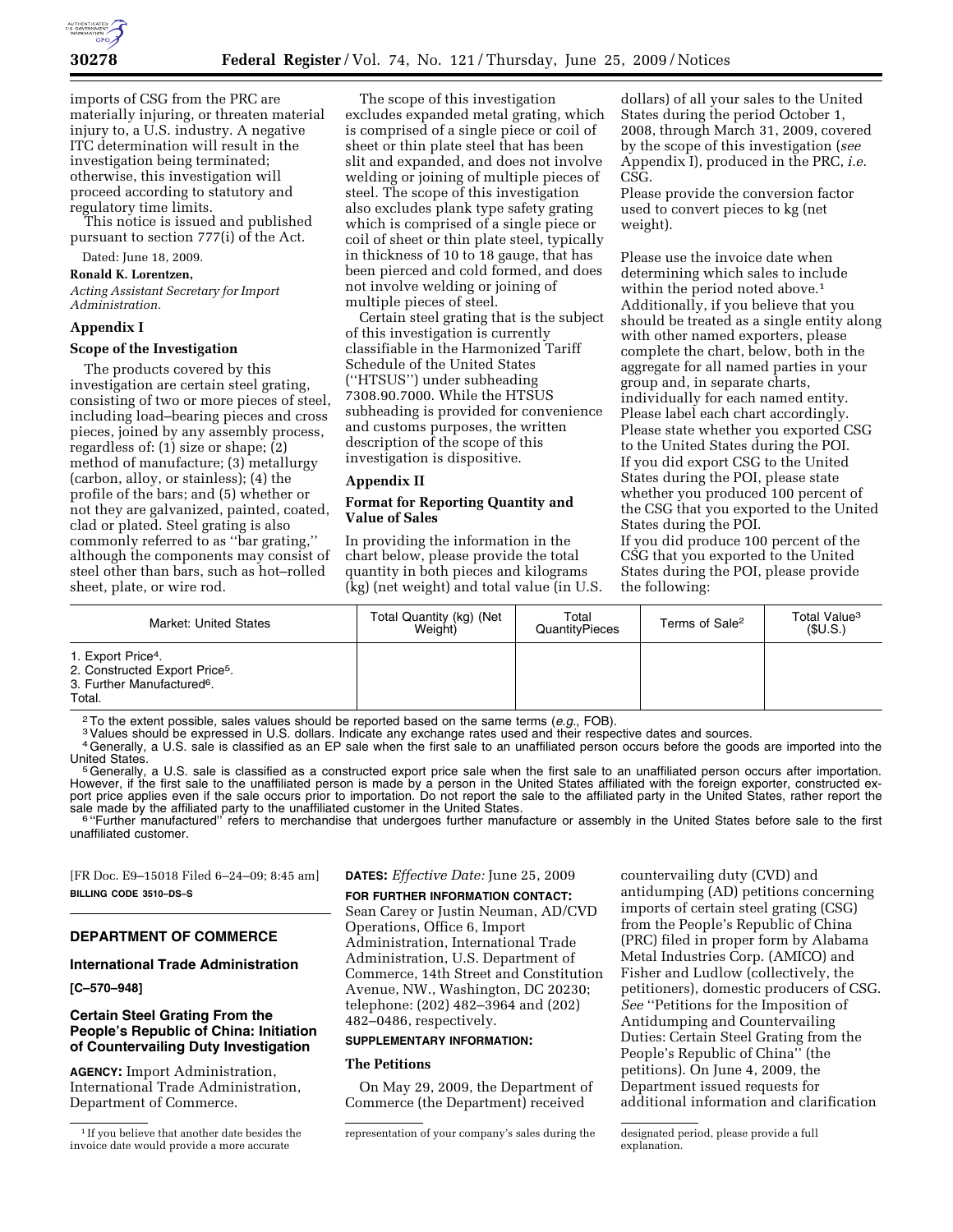of certain areas of the CVD petition involving countervailable subsidy allegations and further information and clarification concerning general issues common to the petitions. *See* Letter from Dana Mermelstein, Program Manager, AD/CVD Operations, Office 6, to the petitioners, ''Petition for the Imposition of Countervailing Duties on Steel Gratings Imported from the People's Republic of China: Supplemental Questions, June 4, 2009.'' *See also* Letter from Robert Bolling, Program Manager, AD/CVD Operations, Office 4, to the petitioners, ''Petitions for the Imposition of Antidumping and Countervailing Duties: Certain Steel Grating from the People's Republic of China: Supplemental Questions, June 4, 2009.'' Based on the Department's requests, the petitioners timely filed additional information on June 9, 2009. A second request seeking additional information and clarification concerning general issues common to the petitions was sent to the petitioners on June 11, 2009. *See* Letter from Robert Bolling, Program Manager, AD/CVD Operations, Office 4, to the petitioners, ''Petitions for the Imposition of Antidumping and Countervailing Duties: Certain Steel Grating from the People's Republic of China: Supplemental Questions, June 11, 2009.'' Based on the Department's request, the petitioners timely filed additional information pertaining to the petitions on June 15, 2009. Finally, the petitioners clarified the ''Scope of Investigation'' on June 16, 2009.

In accordance with section 702(b)(1) of the Tariff Act of 1930, as amended (the Act), the petitioners allege that producers/exporters of CSG in the PRC received countervailable subsidies within the meaning of section 701 and 771(5) of the Act, and that imports materially injure, or threaten material injury to, an industry in the United States.

The Department finds that the petitioners filed this CVD petition on behalf of the domestic industry because they are interested parties as defined in section 771(9)(C) of the Act, and the petitioners have demonstrated sufficient industry support with respect to the countervailing duty investigation that they are requesting the Department to initiate (*see* ''Determination of Industry Support for the CVD Petition'' below).

#### **Period of Investigation**

The anticipated period of investigation (POI) is calendar year 2008. *See* 19 CFR 351.204(b)(2).

## **Scope of Investigation**

The products covered by this investigation are certain steel grating from the PRC. For a full description of the scope of the investigation, please see the ''Scope of Investigation'' in Appendix I to this notice.

## **Comments on Scope of Investigation**

During our review of the CVD petition, we discussed the scope with petitioners to ensure that it is an accurate reflection of the products for which the domestic industry is seeking relief. Moreover, as discussed in the preamble to the regulations (*See Antidumping Duties; Countervailing Duties; Final Rule*, 62 FR 27296, 27323 (May 19, 1997)), we are setting aside a period for interested parties to raise issues regarding product coverage. The Department encourages all interested parties to submit such comments within twenty calendar days of the date of publication of this notice in the **Federal Register**. Comments should be addressed to the Import Administration's Central Records Unit (CRU), Room 1117, U.S. Department of Commerce, 14th Street and Constitution Avenue, NW., Washington, DC 20230. The period of scope consultations is intended to provide the Department with ample opportunity to consider all comments and to consult with parties prior to the issuance of the preliminary determinations.

#### **Consultations**

Pursuant to section 702(b)(4)(A)(ii) of the Act, the Department held consultations with the government of the PRC (hereinafter, the GOC) with respect to the CVD petition on June 1, 2009. *See* Memorandum to the File, *Countervailing Duty Petitions on Pre-Stressed Concrete Steel Wire Strand and Certain Steel Grating from the People's Republic of China: Consultations with the Government of the People's Republic of China,* on file in the CRU, Room 1117 of the main Department of Commerce building.

## **Determination of Industry Support for the CVD Petition**

Section 702(b)(1) of the Act requires that a petition be filed on behalf of the domestic industry. Section 702(c)(4)(A) of the Act provides that a petition meets this requirement if the domestic producers or workers who support the petition account for: (i) At least 25 percent of the total production of the domestic like product; and (ii) more than 50 percent of the production of the domestic like product produced by that portion of the industry expressing support for, or opposition to, the petition. Moreover, section 702(c)(4)(D) of the Act provides that, if the petition does not establish support of domestic

producers or workers accounting for more than 50 percent of the total production of the domestic like product, the Department shall: (i) Poll the industry or rely on other information in order to determine if there is support for the petition, as required by subparagraph (A); or (ii) determine industry support using a statistically valid sampling method.

Section 771(4)(A) of the Act defines the ''industry'' as the producers as a whole of a domestic like product. Thus, to determine whether a petition has the requisite industry support, the statute directs the Department to look to producers and workers who produce the domestic like product. The U.S. International Trade Commission (ITC), which is responsible for determining whether ''the domestic industry'' has been injured, must also determine what constitutes a domestic like product in order to define the industry. While both the Department and the ITC must apply the same statutory definition regarding the domestic like product (section 771(10) of the Act), they do so for different purposes and pursuant to a separate and distinct authority. In addition, the Department's determination is subject to limitations of time and information. Although this may result in different definitions of the like product, such differences do not render the decision of either agency contrary to law. *See USEC, Inc.* v. *United States,* 132 F. Supp. 2d 1, 8 (CIT 2001), citing *Algoma Steel Corp. Ltd.* v. *United States,* 688 F. Supp. 639, 644 (CIT 1988), *aff'd* 865 F.2d 240 (Fed. Cir. 1989), *cert. denied* 492 U.S. 919 (1989).

Section 771(10) of the Act defines the domestic like product as ''a product which is like, or in the absence of like, most similar in characteristics and uses with, the article subject to an investigation under this title.'' Thus, the reference point from which the domestic like product analysis begins is ''the article subject to an investigation'' (*i.e.,* the class or kind of merchandise to be investigated, which normally will be the scope as defined in the petition).

With regard to the domestic like product, petitioners do not offer a definition of domestic like product distinct from the scope of the investigation. Based on our analysis of the information submitted on the record, we have determined that CSG constitutes a single domestic like product and we have analyzed industry support in terms of that domestic like product. For a discussion of the domestic like product analysis in this case, *see Countervailing Duty Investigation Initiation Checklist: CSG from the PRC* (*CVD Initiation Checklist*)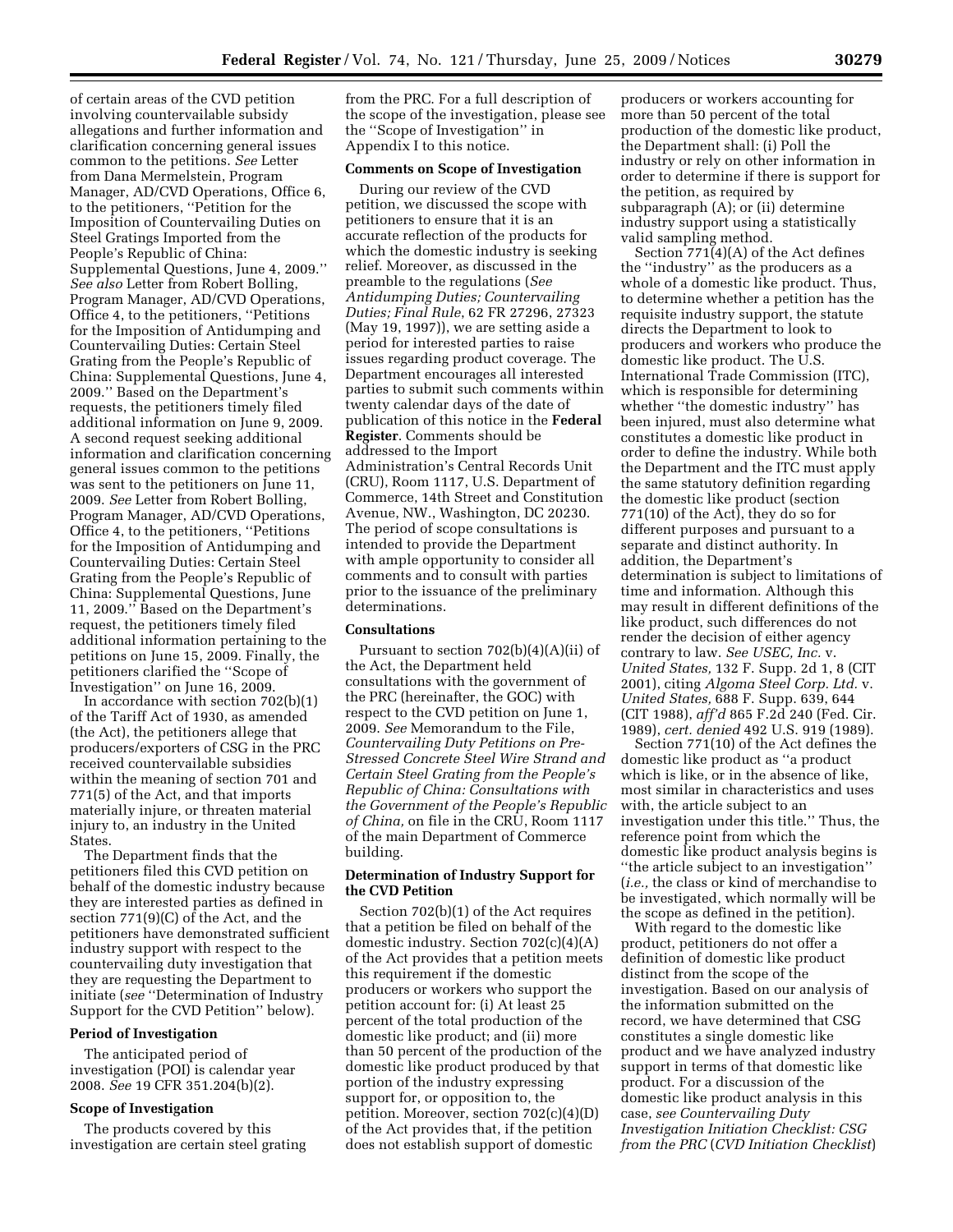at Attachment II (Industry Support), dated concurrently with this notice and on file in the CRU, Room 1117 of the main Department of Commerce building.

With regard to section 702(c)(4)(A), in determining whether petitioners have standing (*i.e.,* those domestic workers and producers supporting the CVD petition account for: (1) At least 25 percent of the total production of the domestic like product; and (2) more than 50 percent of the production of the domestic like product produced by that portion of the industry expressing support for, or opposition to, the CVD petition), we considered the industry support data contained in the CVD petition with reference to the domestic like product as defined in the ''Scope of Investigation'' in Appendix I. To establish industry support, petitioners provided their production of the domestic like product for the year 2008, and compared this to total production of the domestic like product for the entire domestic industry. *See* Volume I of the AD/CVD petitions at 3–6, and Exhibit I– 3, and Supplement to the AD/CVD petitions filed June 9, 2009, at 8–10, and Exhibits 3, 4, 5, 6, and 7. To estimate 2008 production of the domestic like product, the petitioners used their own data as well their own industry specific knowledge. Petitioners calculated total domestic production based on information provided by companies that are supporters of the CVD petition and that produce the domestic like product in the United States, as well as estimates of production of non-petitioning producers of the domestic like product. *See* Volume I of the AD/CVD petitions at 3–6, and Exhibit I–3, and Supplement to the AD/CVD petitions filed June 9, 2009, at 8–10, and Exhibits 3, 4, 5, 6, and 7. *See also CVD Initiation Checklist*  at Attachment II, Industry Support.

Our review of the data provided in the CVD petition, supplemental submissions, and other information readily available to the Department indicates that petitioners have established industry support. First, the CVD petition established support from domestic producers (or workers) accounting for more than 50 percent of the total production of the domestic like product and, as such, the Department is not required to take further action in order to evaluate industry support (*e.g.*, polling). *See* section 702(c)(4)(D) of the Act and *CVD Initiation Checklist* at Attachment II. Second, the domestic producers (or workers) have met the statutory criteria for industry support under section 702(c)(4)(A)(i) of the Act because the domestic producers (or workers) who support the CVD petition

account for at least 25 percent of the total production of the domestic like product. *See CVD Initiation Checklist* at Attachment II. Finally, the domestic producers (or workers) have met the statutory criteria for industry support under section 702(c)(4)(A)(ii) of the Act because the domestic producers (or workers) who support the CVD petition account for more than 50 percent of the production of the domestic like product produced by that portion of the industry expressing support for, or opposition to, the CVD petition. Accordingly, the Department determines that the CVD petition was filed on behalf of the domestic industry within the meaning of section 702(b)(1) of the Act. *See CVD Initiation Checklist* at Attachment II.

The Department finds that petitioners filed the CVD petition on behalf of the domestic industry because they are interested parties as defined in section 771(9)(C) of the Act and they have demonstrated sufficient industry support with respect to the countervailing investigation that they are requesting the Department initiate. *See CVD Initiation Checklist* at Attachment II.

#### **Injury Test**

Because the PRC is a ''Subsidies Agreement Country'' within the meaning of section 701(b) of the Act, section 701(a)(2) of the Act applies to this investigation. Accordingly, the ITC must determine whether imports of the subject merchandise from the PRC materially injure, or threaten material injury to, a U.S. industry.

## **Allegations and Evidence of Material Injury and Causation**

Petitioners allege that imports of CSG from the PRC are benefitting from countervailable subsidies and that such imports are causing, or threaten to cause, material injury to the domestic industry producing CSG. In addition, petitioners allege that subsidized imports exceed the negligibility threshold provided for under section 771(24)(A) of the Act.

Petitioners contend that the industry's injured condition is illustrated by reduced market share, increased import penetration, underselling and price depressing and suppressing effects, lost sales and revenue, reduced production and capacity utilization, reduced employment, and an overall decline in financial performance. We have assessed the allegations and supporting evidence regarding material injury, threat of material injury, and causation, and we have determined that these allegations are properly supported by adequate evidence and meet the

statutory requirements for initiation. *See CVD Initiation Checklist* at Attachment III (Analysis of Allegations and Evidence of Material Injury and Causation for the Petition).

## **Initiation of Countervailing Duty Investigation**

Section 702(b) of the Act requires the Department to initiate a CVD proceeding whenever an interested party files a CVD petition on behalf of an industry that: (1) Alleges the elements necessary for an imposition of a duty under section 701(a) of the Act; and (2) is accompanied by information reasonably available to the petitioners supporting the allegations.

The Department has examined the CVD petition on CSG from the PRC and finds that it complies with the requirements of section 702(b) of the Act. Therefore, in accordance with section 702(b) of the Act, we are initiating a CVD investigation to determine whether producers/exporters of CSG in the PRC receive countervailable subsidies. For a discussion of evidence supporting our initiation determination, *see CVD Initiation Checklist.* 

We are including in our investigation the following programs alleged in the CVD petition to provide countervailable subsidies to producers/exporters of the subject merchandise:

#### *A. GOC Provision of Inputs for Less Than Adequate Remuneration*

- 1. Provision of Hot-Rolled Steel for Less than Adequate Remuneration
- 2. Provision of Steel Bar for Less than Adequate Remuneration
- 3. Provision of Steel Plate for Less than Adequate Remuneration
- 4. Provision of Wire Rod for Less than Adequate Remuneration

*B. GOC Provision of Land-Use Rights to State-Owned Enterprises (SOEs) for Less Than Adequate Remuneration* 

#### *C. GOC Income Tax Programs*

- 1. ''Two Free, Three Half'' Program
- 2. Reduced Income Tax Rates for Export-Oriented Foreign-Invested Enterprises (FIEs)
- 3. Preferential Income Tax Policy for Enterprises in the Northeast Region
- 4. Forgiveness of Tax Arrears for Enterprises in the Old Industrial Bases of Northeast China
- 5. Tax Subsidies for FIEs in Specially Designated Geographic Areas
- 6. Local Income Tax Exemption and Reduction Programs for ''Productive'' FIEs
- 7. Income Tax Credits for Domestically Owned Companies Purchasing Domestically Produced Equipment